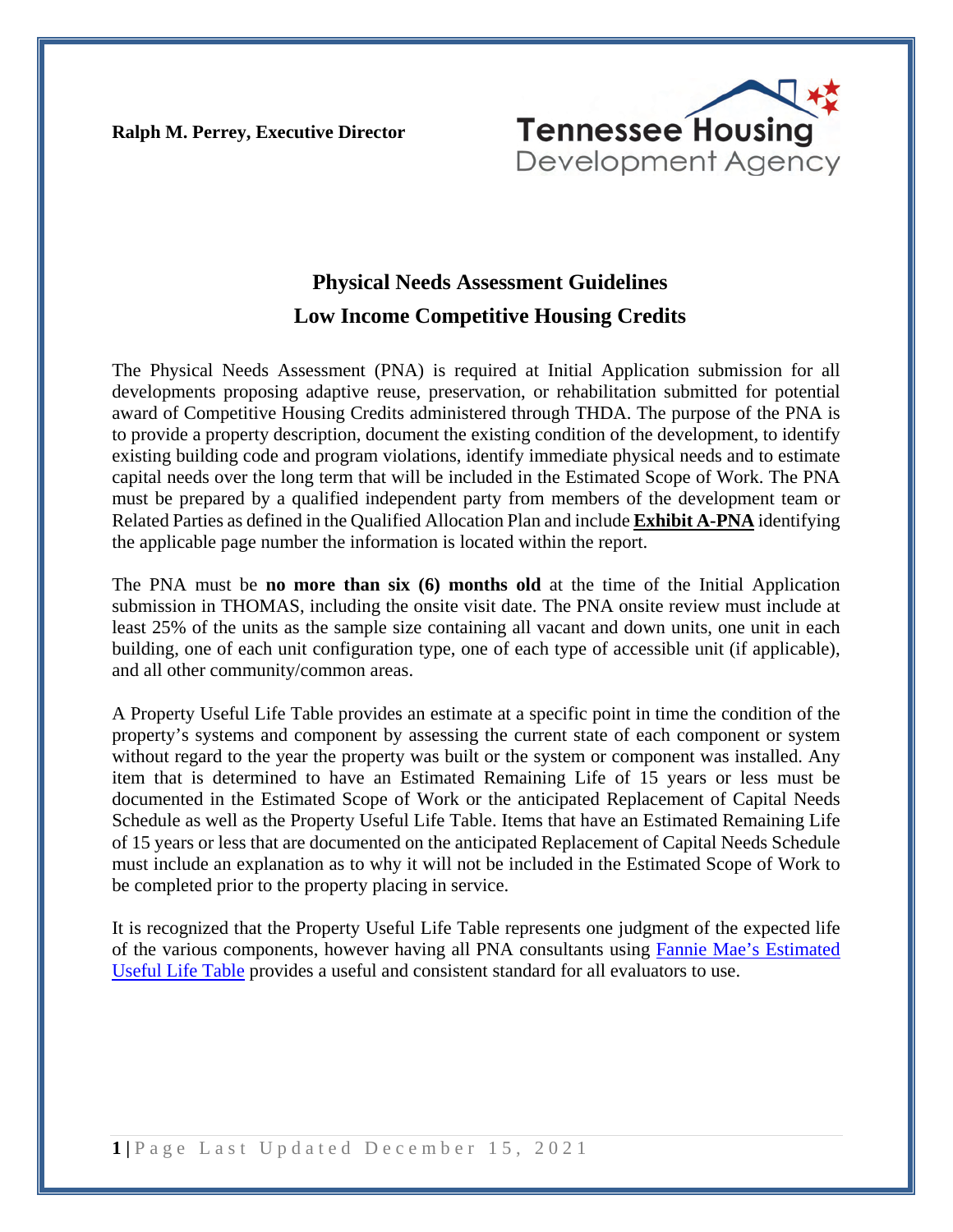The completed Property Useful Life Table must be included in the Executive Summary section of the PNA. In completing the Property Useful Life Table, the PNA consultant should use the following definitions:

- "EUL" is the average Estimated Useful Life for the specified system/component, as set forth on Fannie Mae's Estimated Useful Life (EUL) Reference Table.
- "Effective Age" is the Effective Age of the specified system or component based on the PNA consultant's assessment of the condition of the system or component.
- "RUL" is the Remaining Useful Life of the specified system or component based on the EUL minus the Effective Age.
- "RUL:EUL Ratio" is the ratio of RUL for the specified system or component divided by the EUL for the specified system or component.

The PNA also must describe in the Property Useful Life Table the condition of the following items as Good, Fair, or Poor:

| <b>SITE SYSTEMS AND CONDITIONS</b> |                |                           |  |  |
|------------------------------------|----------------|---------------------------|--|--|
| Foundation                         | Exterior Walls | <b>Exterior Doors</b>     |  |  |
| <b>Windows</b>                     | Roofing        | Elevators (if applicable) |  |  |

| <b>EXTERIOR SITE IMPROVEMENTS</b> |                        |                              |  |  |
|-----------------------------------|------------------------|------------------------------|--|--|
| Landscaping                       | Irrigation             | Grading/Storm Water Drainage |  |  |
| Lighting                          | Parking Lots           | Sidewalks                    |  |  |
| Mailboxes                         | <b>Property Sign</b>   | <b>Retaining Walls</b>       |  |  |
| Fencing                           | <b>Exterior</b> stairs | <b>Exterior Railings</b>     |  |  |
| <b>Site Amenities</b>             | Gutters and Downspouts | Soffits and Trims            |  |  |
| Refuse Collection Area(s)         |                        |                              |  |  |

| <b>INTERIOR ELEMENTS</b> |                                             |                  |  |  |  |
|--------------------------|---------------------------------------------|------------------|--|--|--|
| Cabinets                 | Countertops                                 | Interior doors   |  |  |  |
| Floor underlayment       | <b>Floor finishes</b>                       | Wall finishes    |  |  |  |
| Ceilings                 | <b>Bathroom</b> vanities                    | Bathtubs/Showers |  |  |  |
| Tub/Shower Surround      | <b>Heating and Air Conditioning Systems</b> | Plumbing         |  |  |  |
| Waste/vent Piping        | Appliances                                  | Sprinklers       |  |  |  |
| Electrical               | Wiring                                      | Panels/breakers  |  |  |  |
| Life safety              |                                             |                  |  |  |  |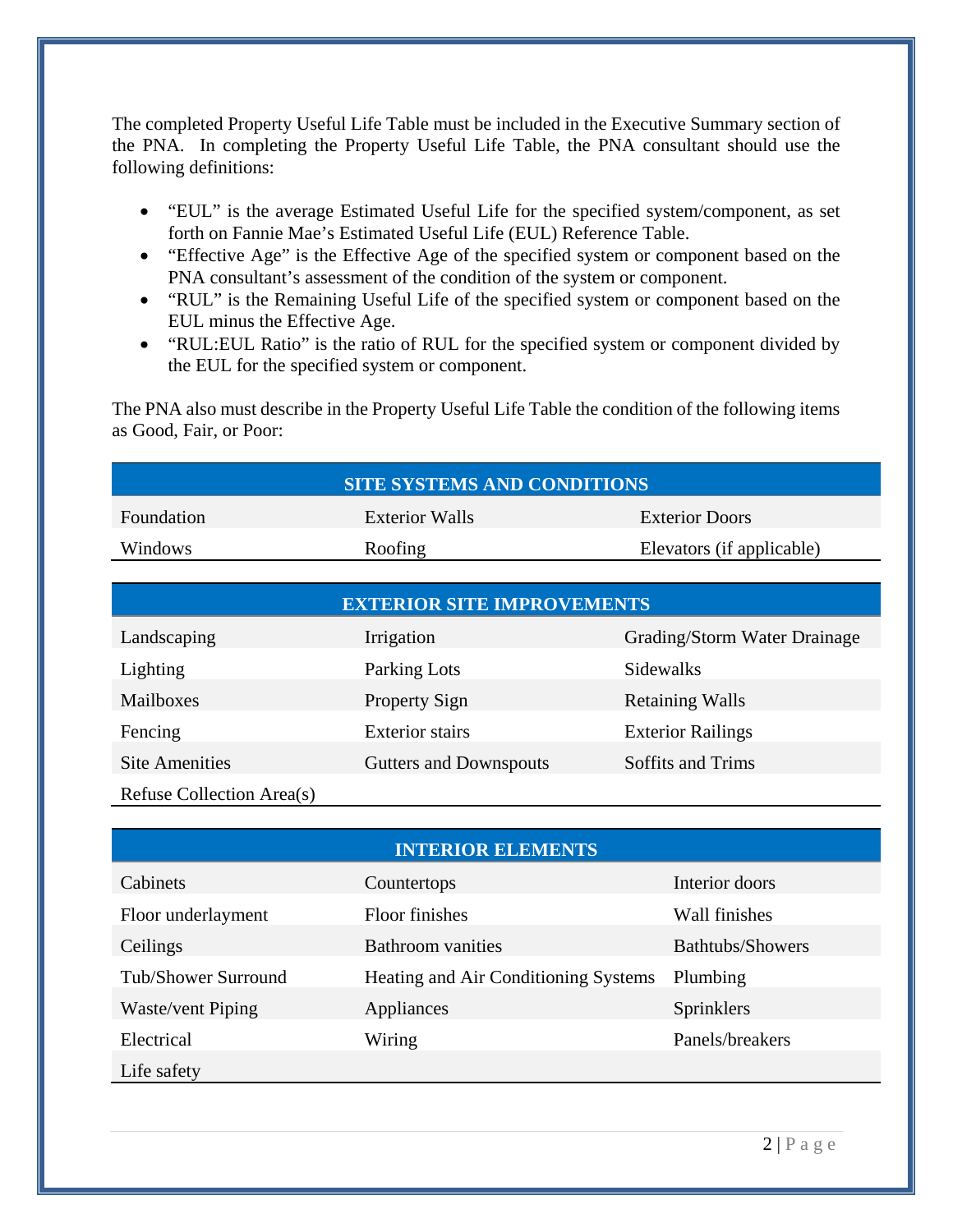The PNA should include Immediate Capital Needs and Replacement for Capital Needs Schedule that emphasizes all systems/components with no RUL and those with EUL less than THDA's requirement of fifteen (15) years, all deferred maintenance, and repairs or replacements involving significant expense or outside contracting. The items noted in the Immediate Capital Needs and the Replacement for Capital Needs Schedule should correspond to the Property Useful Life Table.

The PNA must also include a discussion of known building codes and health/life safety violations as well as any upgraded energy efficiency requirements as required by local codes and the QAP.

The PNA consultant is not expected to assume liability for compliance with accessibility regulations during design or post rehabilitation. The consultant is expected to identify potentially costly barriers to required property accessibility, i.e., changes in grade for accessible routes or parking and unit framing changes for required clearances. The PNA must identify major violations of the Americans with Disabilities Act and The Fair Housing Act where these standards are applicable to the existing property.

The PNA consultant must note any suspected environmental hazards seen in the course of the inspection.

## **Estimated Scope of Work**

While the PNA documents the existing conditions and immediate physical needs, the Estimated Scope of Work must include these considerations as well as future property marketability, sustainability, and energy efficiency which will add to the residential quality of life. The Estimated Scope of Work must include materials, quantities and unit costs. The Estimated Scope of Work must be based on:

- Immediate Capital Needs and Replacement for Capital Needs Schedule;
- All applicable threshold and scoring upgrades as indicated in the Initial Application and the QAP;
- All costs that will be incurred in bringing the property into compliance with federal, state and local accessibility regulations;
- In the event that the actual cost reflected in THOMAS on the Hard Costs line is different than the Estimated Scope of work, the owner must supply an Actual Scope of Work that is in line with the hard cost line item shown in THOMAS.
	- o This document will be uploaded by the applicant in the PNA folder in THOMAS.